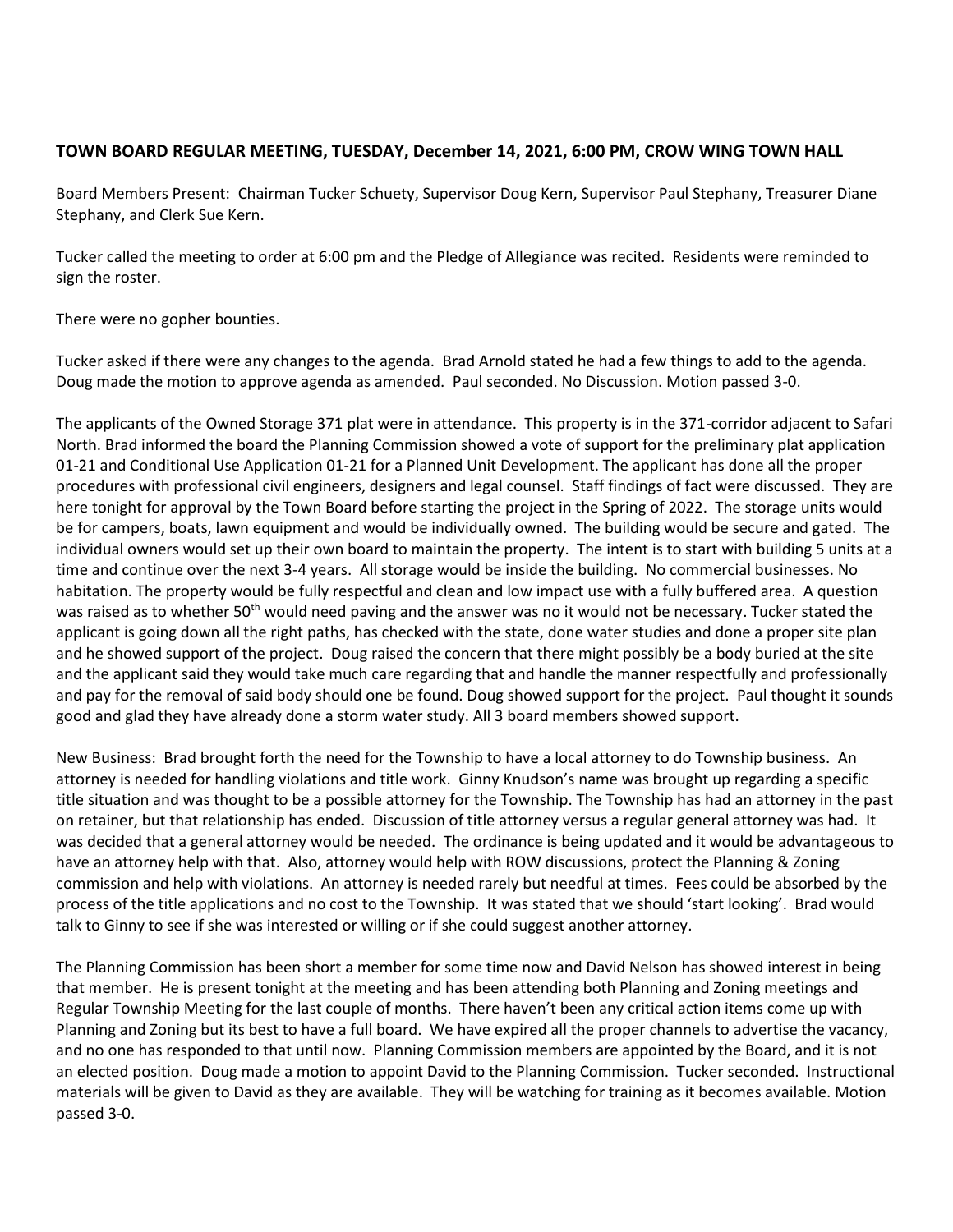The fee schedule was discussed. The schedule Amanda has been using was from 2017. Sue and Justin both found a copy of the fee schedule that was from 2019 that was identical except for septic price should be \$200 and not \$150. The increase was to cover costs. It was decided we needed to update the fee schedule to date. The schedule will be put on the website and current copies put in the town hall. Tucker made the motion to update the fee schedule to date. Paul seconded the motion. No further discussion. Motion passed 3-0.

Unfinished Business: Chad Jillson violation was discussed. Brad and Amanda have been in contact with the courts, judges, probation officers and law enforcement. Brad stated he just received a call from Chad just prior to coming to the meeting. Deadlines are up. Brad will follow up with him.

The Ream violation was discussed. For a short time, there had been no communication, but Mary called and said she had been gone dealing with a family member's estate. She is back now and has met with Brad. She is very pleasant and cordial. The history is that she has been on the property since 1982 and over the years debris accumulated and spilled over the property line. She and the old neighbor didn't really adhere to the property line and lost track of where the line was. The new neighbor had filed the complaint. The owner with the violation rented some equipment and pushed the pile back on to their own property. This included an old van, tires, a shed, a camper, etc. Brad felt it was the equivalent of 5 dump truck loads. She has tried to get the matter taken care of but the people she called were a distance away and did not want to do the work. Brad is working with her and reaching out to local people who may be willing to do the work. She is trying to get a loan to pay for this work. She will keep communication open. Brad felt the immediate concern has been dealt with. The neighbor has complained again wanting to know when it will be dealt with. Brad explained there are extenuating circumstances and it will be taking some time to resolve. Mary has been very cooperative, polite, courteous and is trying. Brad will follow up.

There are two ordinance amendments coming up in January for Planning and Zoning. One is identifying an Agri Business Zone District governed by a CUP. Currently, we don't have this category. The Litchy business falls into this category as does a business that already exists. The other ordinance has to do with Solar Energy Systems.

Brad also brought up that Amanda our Planning Commission Administrator who works at the townhall on Wednesdays from 1-3 pm and the need for a better, more proper scanner/copier and the need for internet. Brad mentioned that Sourcewell has small funds available for use that might cover some costs. It was brought up that the internet might have to be via a modem. Hot spots don't work. Brad will follow up with Sourcewell. Doug will follow up with Region 5.

Public Comment: David brought up a matter with grading on 40<sup>th</sup> and Doug had already dealt with the matter. Randy expressed thanks for the potholes being filled with the Class 5 and road were greatly improved. Gerry asked about the status of the stop sign at Wild Rice Depot. Doug is working on that and just received permission and the area will be marked out and stop sign will be put in as soon as it possible.

Payroll was reviewed and approved. The Treasurer's report and claim #1655 to #1683 were reviewed and approved. It was noted that the first half of the property taxes approximately \$163,000 were received. With that, the money market at Wings is over the \$250,000 maximum and funds needed to be transferred to Mid Minnesota and Crow Wing Power Credit Union. Doug made the motion to transfer the necessary funds. Tucker seconded. No further discussion. Motion passed 3-0. Diane stated that at her Treasurer MAT training they had suggested she have a map/list of the roads so our vendors could mark off which roads were taken care of as far as ditch mowing and snow plowing work. Tucker will email her a digital file.

Road Report: Doug has followed up on the resident who has a political flag on a township sign several times. They said they would remove it. He will check on it again. He has talked with Brad Gorron about adding Lone Oak Circle to the list. Brad will take care of it going forward. Doug said he hooked up the plow on to the truck and moved everything around in the garage. Doug said there was a complaint about an access on Robin Street, but it was pointed out that there is an access on the other end.